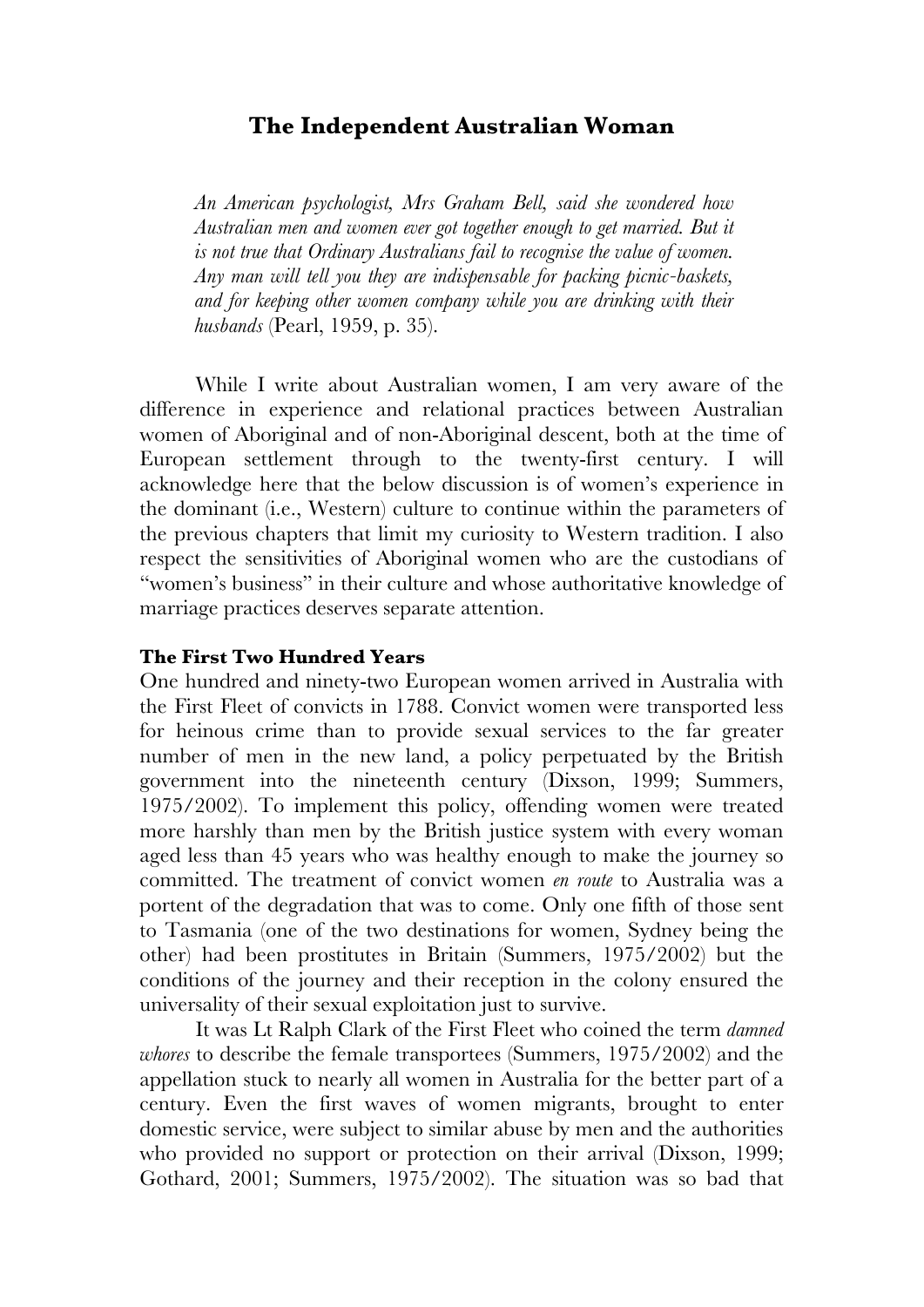convict women opted to stay in the infamous Women's Factories, established as both prison and workplace, rather than take their chances in town, although an establishment such as the Parramatta Factory regularly took on the appearance of a cattle yard with men visiting to select a woman for immediate sexual service or cohabitation (Summers, 1975/2002).

The end of transportation in 1852 (Gothard, 2001) brought women, both convict and free migrant, some relief from the overt contempt with which they had been enfolded since European settlement. The idealised British bourgeois family became a linchpin of capitalist endeavour with wives located much higher on the social ladder (Farrell, 2001). Married couples and eligible single women were a priority for assisted passage although, unlike other outposts of the Empire, Australia was reluctant to receive Britain's surplus middle-class women. Instead, working-class women were required to provide domestic service for the newly privatised domestic sphere (Gothard, 2001). For the women themselves, the search for work was the main factor in their decision to migrate, rather than to find a husband. Ironically, given its first decades, while other colonies emphasized the availability of eligible men to attract single women migrants, Australia did not (Gothard, 2001).

In the early years in New South Wales, emancipated female convicts and free women were able to apply for land grants, both in towns where they could begin businesses and in the country where they could also apply for convict farm labour (Farrell, 2001). Sometimes, spinsters and their widowed mothers selected adjacent blocks to create a substantial family holding (Grimshaw, 1986). Wives had greater rights than those in England, being able to act for absent husbands or trade in their own right if they were married to convicts. Women were registered in a broad range of occupations from merchants, printers, miners and brick-makers (as were their Roman counterparts two millennia earlier) to confectioners and shopkeepers. Yet the assumption of the respectable family model that prevailed in the Mother Country saw the loss of this promising independence. The ideological imperative encased middleclass wives in domesticity, protected from the public sphere. As Farrell puts it "daughters and granddaughters of women who earlier farmed or operated businesses in their own names were, from the mid-nineteenth century, expected to become decorative adjuncts by which their husbands' successes could be measured" (Farrell, 2001, p. 125).

Women's employment opportunities and wages were significantly lower than men's, justified on the basis that single women were simply marking time until marriage when they would withdraw from the paid workforce. Until then, was the thinking, they would likely spend any surplus on luxury items. Caroline Chisholm, who had worked tirelessly to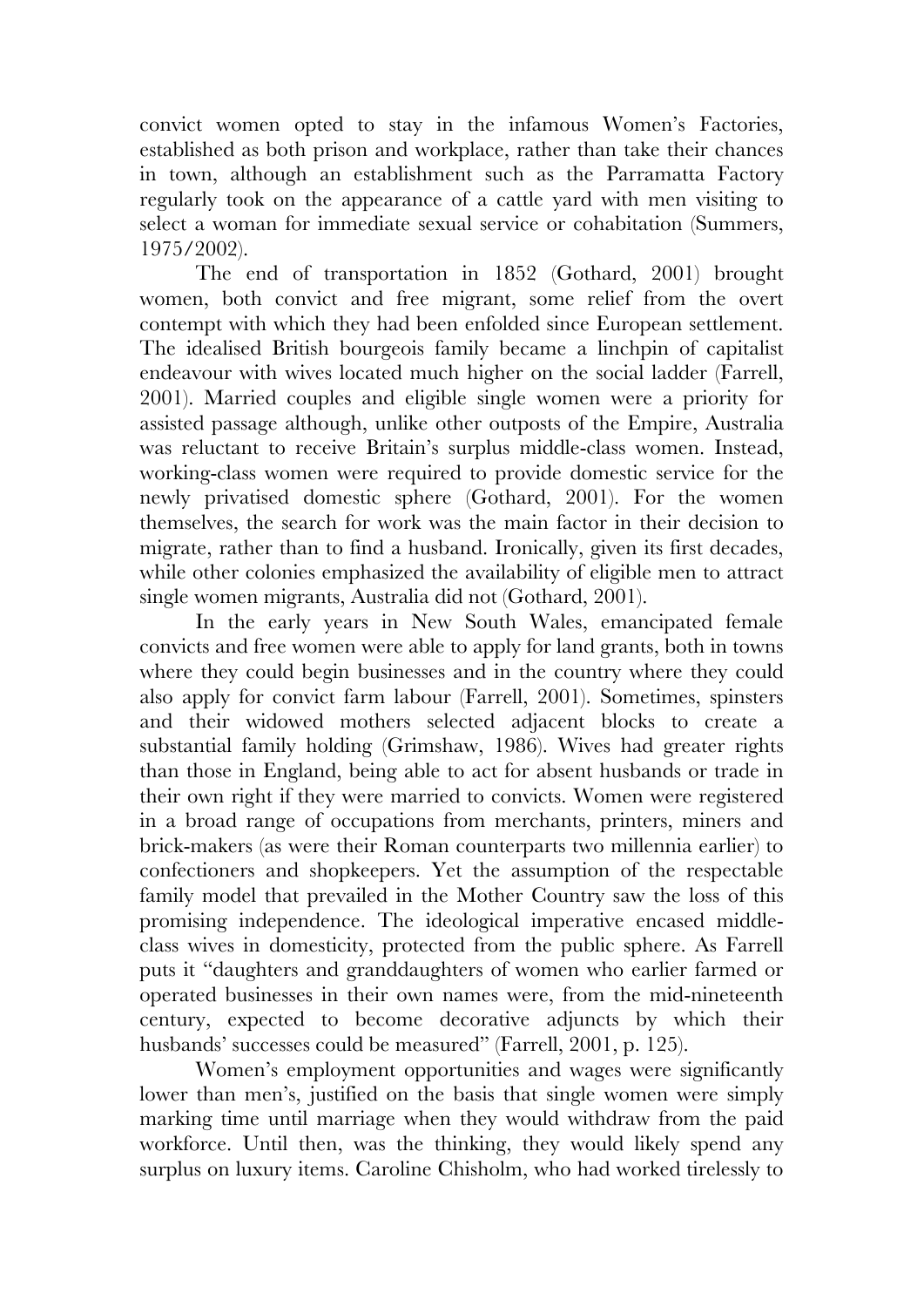attract single women to Australia to improve the sex ratio and civilise the country's heavily masculine ethos, argued against a self-supporting wage level for women so to discourage single women from staying that way and men from relying on their wife to support a household (Summers, 1975/2002).

Unlike Britain where the bulge of unmarried women made independent living socially viable, if not altogether easy (Cooper, 2001; Holden, 2007; Horstman, 1985; Hudson, 1995; Vicinus, 1985), the continuing excess of men meant this did not become an acceptable option for Australian women. Approximately 82.5% of all women were married at the 1891, 1901 and 1911 censuses (Summers, 1975/2002). The married women of the middle-classes used their exclusion from the paid workforce to redirect their energies to social reform: to advocate temperance, to argue against unilateral prosecution of prostitutes, to advocate contraception, and to agitate for women's suffrage (Grimshaw, 1986). Yet Dixson (1999) argues that the residue of earlier attitudes towards them had left Australian women *per se* with an impaired selfconcept that militated against their replication of the women's movement that was active elsewhere. Nonetheless, women's suffrage had been achieved at the Federal level by 1908, earlier than in Britain.

World War One (WWI) brought any progress to women's full social independence to an end. Denied participation in active duty (other than as nurses) or war work, maternity and morality occupied the ideal Australian woman, the latter expressed nationalistically through persuading or shaming men into enlisting (Shute, 1995). Women's opportunities for paid employment in the civilian workforce did increase, partly because of the growth in feminised work in the new light industrial, office and service areas such as banking and the public service. However, it was accompanied by complaint from men that women were taking their jobs, concern about women's neglect of hearth and home for freedom and independence, and the temptation posed to men by women in a mixed-sex workplace (Lake & Damousi, 1995). Shute (1995) argues that WWI enshrined masculinity as the Australian character, setting back women's participatory aspirations for half a century.

Certainly, by the early 1920s women were under pressure to return to the home. Women's magazines that had featured stories about the workplace now dampened career aspirations, focussing instead on domestic skilling while promoting the stopgap jobs young women could take while waiting on marriage (Cameron, 1982). The only emancipatory advances of the decade were acceptance of women's greater freedom of movement in public places and acknowledgement of female sexuality, although the sexual revolution that characterised the flapper decade overseas did not reach Australia (Summers, 1975/2002).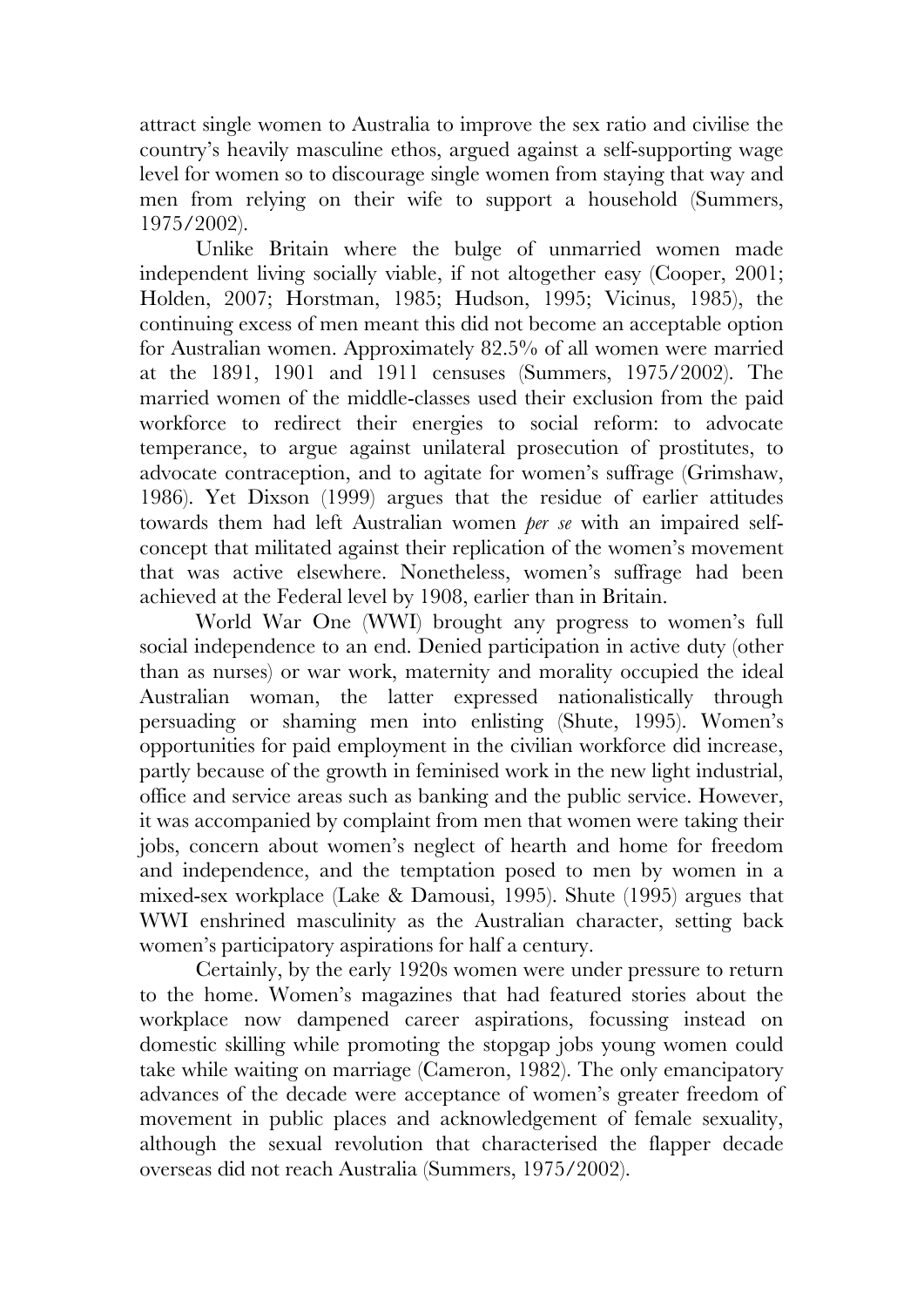Fluctuation in women's participation in the paid workforce continued over the next few decades, with first the Depression then World War Two (WWII) favouring increased employment, albeit for the invariably single, deserted or poor women who comprised the female workforce (Beaton, 1982), before labour force economics reasserted male privilege. For example, the 1933 census recorded a 27.9% increase in female breadwinners as men's jobs disappeared (Summers, 1975/2002, 2002). One driver for the increase may have been the discriminatory relief policies that denied women any public support when a domestic service position was available, anywhere, under any conditions (Bremner, 1982). Instead of women's involuntary assumption of breadwinner status being supported, public discourse such as the editorial position assumed by the *Australian Women's Weekly* and the *Sydney Morning Herald* blamed working women for the loss of men's jobs and for the Depression (Bremner, 1982). Agitation for equal pay brought no beneficial outcome, with the Arbitration Court maintaining the ideological formula of the basic women's wage being about 54% that of men's, which itself was acknowledged to be inadequate, to support a family. The least disadvantaged demographic was the single male who was assured of the family-support (i.e., male) rate while single women and women with dependents were not. Women activists mobilised to provide accommodation, re-training and charitable support to the most disadvantaged women (Summers, 1975/2002).

The onset of WWII offered more opportunities than WWI had done for women's participation in the war effort. By 1944, 49,000 women were active across the three armed services, 3,000 had joined the land army, and women's employment in the civilian workforce had again increased, this time by 35% (Summers, 1975/2002). However, equal pay remained elusive with employers going to extraordinary lengths to ensure the pool of cheap female labour continued, even reclassifying previously male jobs if they had to or simply refusing to pay the wage rates approved by the wartime Women's Employment Board (Beaton, 1982). The low wages that continued to be paid for women's traditional employment failed to attract sufficient workers and the Manpower Committee, established at the beginning of WWII to manage labour resources, used its powers to direct women into the low-paying jobs that they had rejected. All childless women aged between 18-45 years had to register and, if unemployed, or refusing to work in essential industry, the armed forces, or land armies, could be conscripted into, and redeployed within, the workforce. The foremost women's magazine of the day, the *Australian Women's Weekly*, threw itself into confirming the call for women's labour by redirecting its editorial focus from hearth and home to the benefits of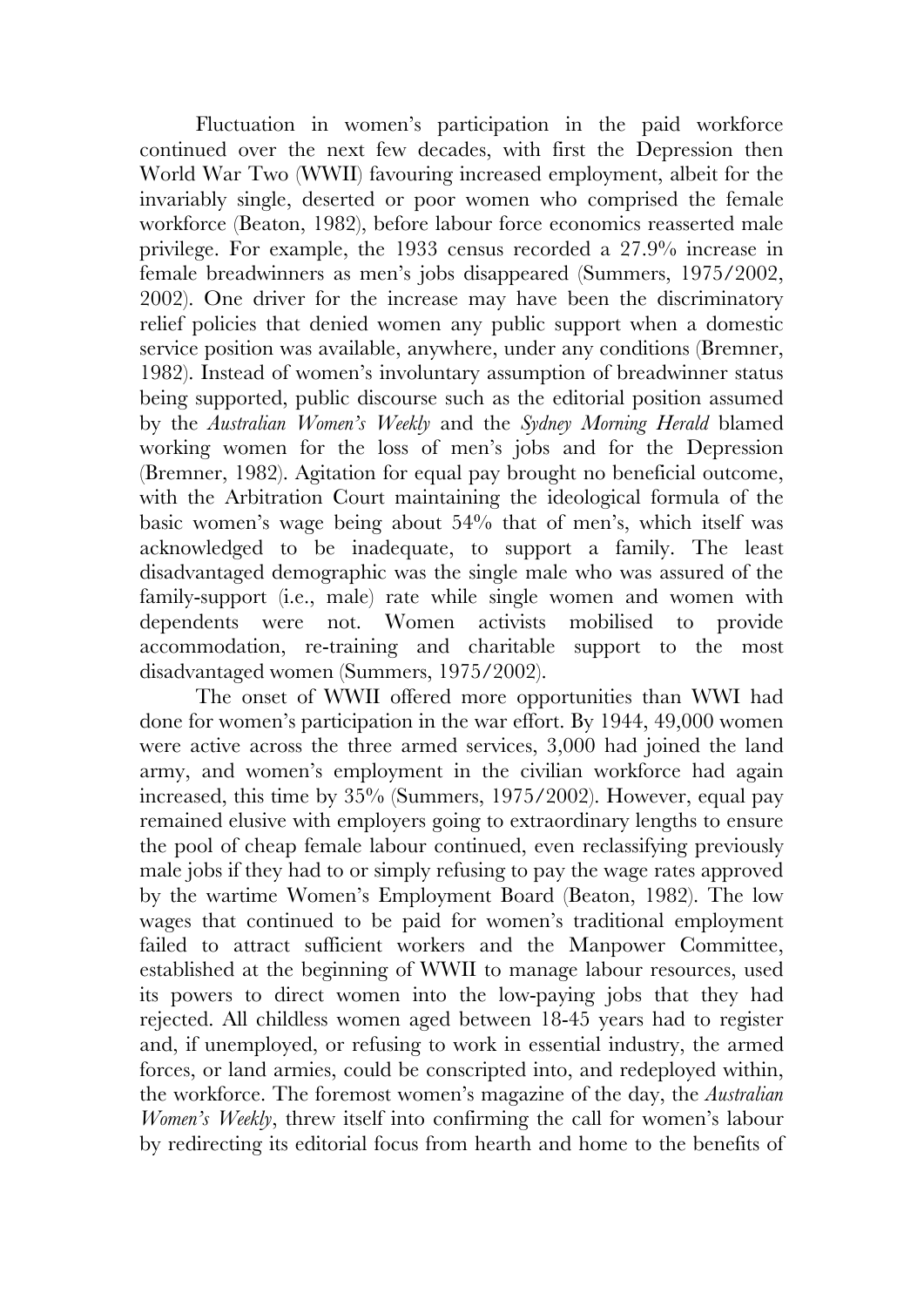paid employment for women, coinciding with the appointment of its managerial Chair to the Manpower Committee (Wright, 1973).

Post WWII, Australia and the rest of the Western world underwent an ideologically-driven process of returning society to the "traditional" one-income, nuclear family model of social organisation (Lake & Damousi, 1995; Summers, 1975/2002). The same publications that had eulogised paid employment during WWII now focussed on marriage and domesticity (Beaton, 1982), possibly in response to research showing women's reluctance to return to pre-war conditions (Wright, 1973). This situation continued until the liberation movements of the 1960s when all women, rather than primarily the single and disadvantaged, again reasserted their right to economic participation. The liberation movement, and the growth of the consumer society, were instrumental in women's return to the paid workforce in growing numbers during the final decades of the twentieth century. Not only were women wanting to participate in the paid workforce, the family needed two incomes to purchase the goods increasingly deemed necessary for a comfortable life, and industry needed a deeper labour pool from which to draw staff for emerging recreational, commercial and professional service sectors.

Patriarchy's adaptation to women's financial independence that reduced the marriage imperative was to return to that of similar circumstances in previous centuries. If women's choices could not be managed by economic coercion, public discourse was deployed to reinforce their idealised roles of marriage and maternity, and denigrate the alternatives. "Society's contempt for the single woman, especially the economically secure single woman, that most blatant contradiction to the idea that women ought to be married and dependent, is revealed in the ways it tries to remove that independence" (Summers, 1975/2002, p. 494).

## **The Early Twenty-First Century**

Across millennia, when circumstances have allowed greater choice, women have welcomed the opportunity for self-sufficiency. In twenty-first century Australia, the fundamentals of neoliberalism have relaxed previously gendered social inequities so that women may exercise greater choice about their life options. This is evident in Australian Bureau of Statistics (ABS) data that show that, at any one point across the lifespan, at least 32% of all women aged 15 years and older categorise themselves as being independent (across all single categories; range 32.37-99.42%) in 2006, an increase from about 29.5% in 2001 and about 26.5% in 19961

 $\frac{1}{1}$  It should be noted that the ABS' census data do not record *de facto* relationships, and a significant number (23.7%) of individuals identifying as being single include those in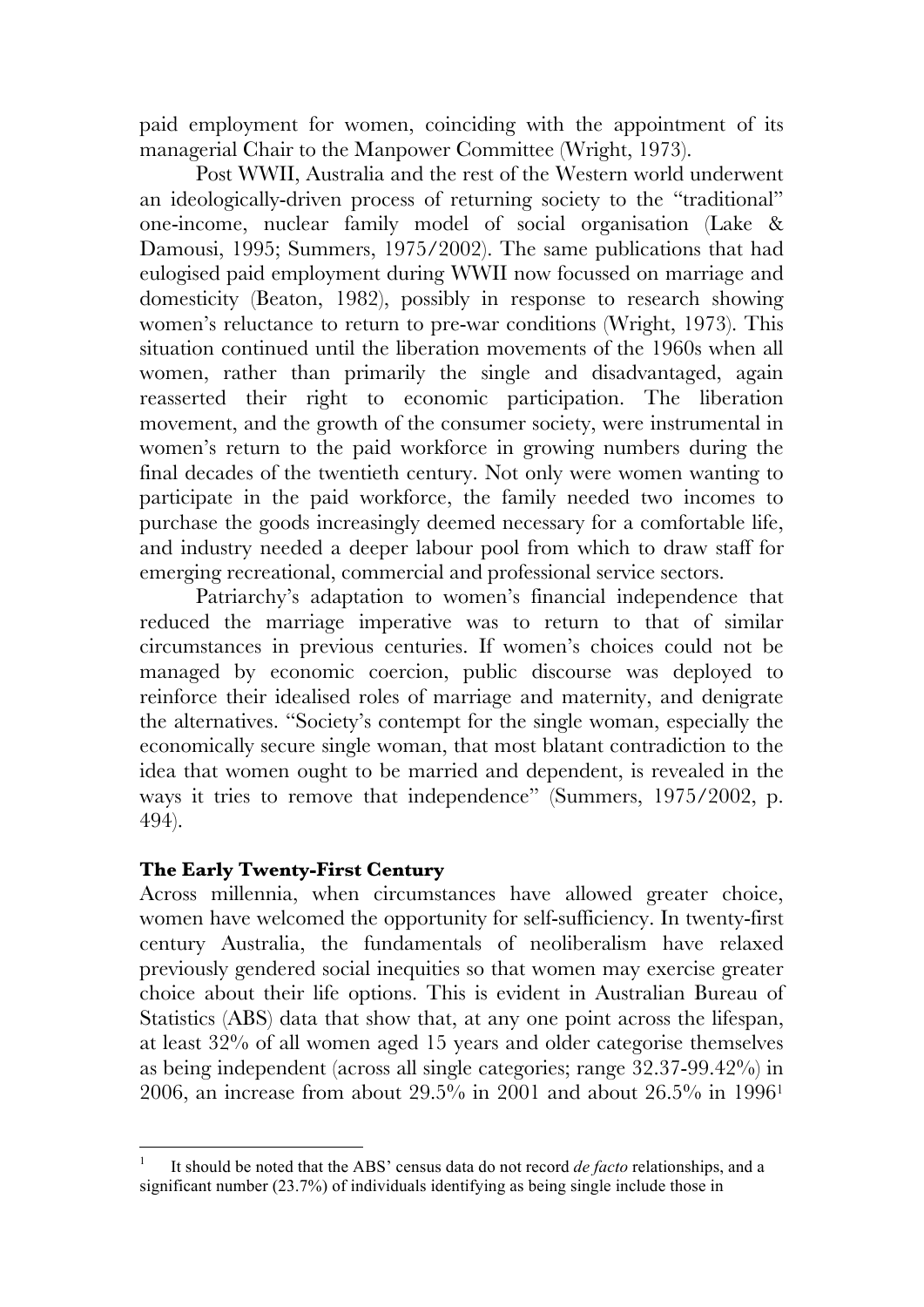(ABS, 2007a). Further, the combined single categories of *separated*, *divorced*, *widowed* and *never married* women have overtaken *married* women to be the majority. The percentage of always-single women increased more than the other combined single categories, up by 9.52% in 2001 and a further 3.89% in 2006.

The independent demographic might be thought, if not normative, to be a significant social group rendered eligible by its sheer numbers for a respected place in contemporary culture. However, as with other numerically strong "minorities", perceived deviance from dominant ideological norms of contemporary culture brings reduced status and marginalisation in public discourse (DePaulo, 2007; Reynolds, 2008).

The gender gap in average weekly earnings continues, associated with a gendered workforce that still sees women predominantly in the service industries and men employed in the higher paying technical and trades areas (FaHCSIA, 2009)2. Paradoxically, current national economic demands make women's paid workforce participation fundamental to national productivity and growth which, in turn, leads to their greater financial independence and a lower incidence of interdependence as women find less need to seek financial security through marriage.

Concomitant with this, and coupled with the success of third-wave feminism that has been coopted to serve the interests of neoliberalism (McRobbie, 2009), women have greater visibility in public affairs. In 2012, women populated the top of the Australian political tree: HRH Queen Elizabeth II was head of state, Quentin Bryce was her representative Governor General, and Julia Gillard was Prime Minister. Of these women, Ms Gillard has the least conventional domestic arrangements, choosing not to formalise her interdependence. Her failure to do so, or to have children, or to attend to feminine domestic duties such as having a full fruit bowl on her kitchen table were regularly cited early in her tenure as evidence of her distance from the electorate (Trinca, 2010)3. A television series parodying her private life was aired by Australia's public broadcaster with content offensive to political friend and foe, and to much of the viewing public (Vaughan, 2011). A significant amount of content referenced the Prime Minister's imagined sexuality, a common discourse about women whose domestic arrangements do not comply with those mandated by patriarchal ideology. While the private

1

committed sexual relationships who live apart by choice or circumstance (Headey & Warren,

<sup>2008).</sup> <sup>2</sup> Department of Families, Housing, Community Services and Indigenous Affairs

 $3 \text{ In a } 2012$  lecture that discussed the misogynistic venom directed at Prime Minister Gillard, Dr Anne Summers reminded the audience that, when asked, rather than feel removed from her, "traditional" women did not care whether she was married or not, they envied her childless state, and, to quote from Dr Summers' paper "most of all, were in awe of her for choosing a hairdresser for a partner".